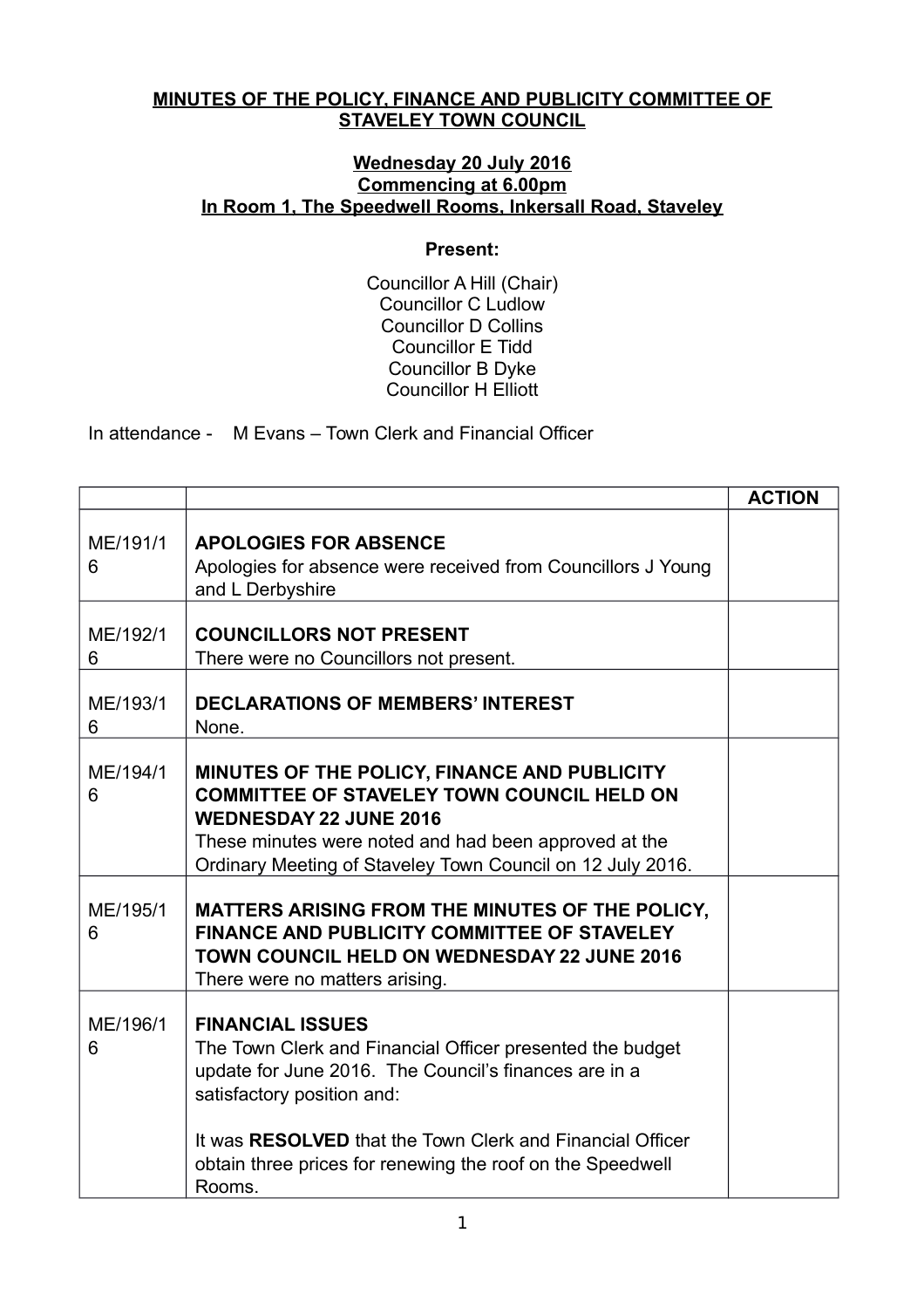| ME/197/1<br>6 | <b>HEART OF STAVELEY PROJECT</b><br>The Town Clerk and Financial Officer informed the meeting that<br>BRM Solicitors are currently preparing the heads of terms for<br>the contract document. M Brooke is preparing an appendix to<br>set out the heritage issues required.                                           |  |
|---------------|-----------------------------------------------------------------------------------------------------------------------------------------------------------------------------------------------------------------------------------------------------------------------------------------------------------------------|--|
|               | The owner of a digital imaging company has been to view the<br>office space in the Hall.                                                                                                                                                                                                                              |  |
| ME/198/1<br>6 | <b>HEALTH AND SAFTY</b><br>An asbestos survey is required for the Speedwell Rooms; a<br>detailed survey for the area to be refurbished and a more<br>general, management survey for the rest of the building.                                                                                                         |  |
|               | Keith Church has done his quarterly health and safety<br>inspection of the Speedwell Rooms today.                                                                                                                                                                                                                     |  |
| ME/199/1<br>6 | <b>APPLICATIONS FOR FINANCIAL ASSISTANCE</b><br>It was RESOLVED that a Section 137 grant be awarded to<br>Staveley Hall Bowls Club to the value of £200.                                                                                                                                                              |  |
|               | A discussion was held about a request from Staveley Seniors<br>for financial support to fund the seniors exercise class.                                                                                                                                                                                              |  |
|               | The Town Clerk and Financial Officer is to obtain more detail<br>about the request and report back to the Committee.                                                                                                                                                                                                  |  |
| ME/200/1<br>6 | <b>ALLOTMENTS</b><br>The soil analysis report for the Barrow Hill allotments has been<br>sent to the Council. However, a report interpreting the<br>chemical analysis and identifying any risks is still to follow.                                                                                                   |  |
|               | Councillor B Dyke proposed that the Council approach the<br>developer, who is developing a major housing scheme for<br>Duckmanton, and see if the land on Markham Road, near<br>Duckmanton Club could be used as an allotment. A debate<br>was held about the feasibility of various sites in the<br>Duckmanton area. |  |
|               | It was <b>RESOLVED</b> that the Town Clerk and Financial Officer<br>research any issues with the availability of potential 'allotment'<br>land in Duckmanton and report back to the Committee.                                                                                                                        |  |
| ME/201/1<br>6 | <b>STAVELEY MARKETS</b><br>The Town Clerk and Financial Officer presented a report setting<br>out options for the future of the open market and the table top<br>market.                                                                                                                                              |  |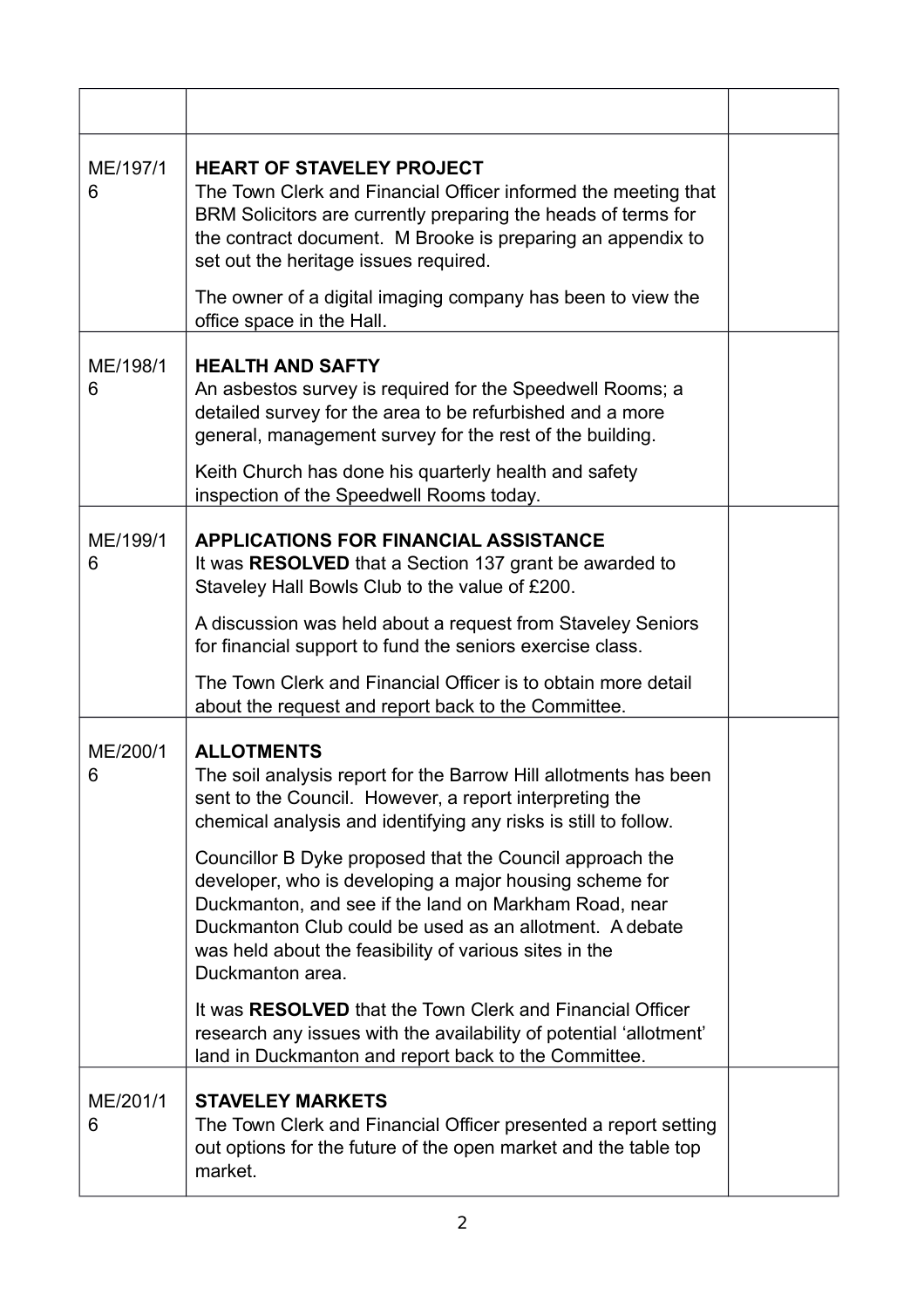|               | It was RESOLVED that:                                                                                                                                                                                                                                                                           |  |
|---------------|-------------------------------------------------------------------------------------------------------------------------------------------------------------------------------------------------------------------------------------------------------------------------------------------------|--|
|               | The Policy, Finance and Publicity Committee recommend to<br>٠<br>the Council that the following takes place:                                                                                                                                                                                    |  |
|               | A late summer market (August)<br>$\overline{\phantom{0}}$<br>A themed market (October)<br>A Christmas market                                                                                                                                                                                    |  |
|               | The Council advertise each event in the Market Trade News<br>$\bullet$<br>at a cost of £195 for a quarter page advert and that flyers<br>are put up around Staveley advertising the markets.                                                                                                    |  |
|               | Further options are considered, and presented, for the table<br>٠<br>top market including holding a regular auction night.                                                                                                                                                                      |  |
| ME/202/1<br>6 | <b>PERFORMANCE REPORTS</b><br>The Town Clerk and Financial Officer presented examples of<br>performance dashboards for the Speedwell Rooms (June and<br>July 2016). The Committee approved of the dashboards and it<br>was agreed to implement them for other, operational areas.               |  |
| ME/203/1<br>6 | <b>COUNCIL NEWSLETTER AND WEBSITE</b><br>The Town Clerk and Financial Officer had tabled a quotation<br>from Stilo Web Design for developing a new website for the<br>Council and maintaining it on an annual basis.                                                                            |  |
|               | It was RESOLVED that the Town Clerk and Financial Officer<br>accept the quote subject to obtaining satisfactory references<br>from previous clients.                                                                                                                                            |  |
|               | A discussion was held about developing a newsletter for<br>Staveley Town Council to help better inform the public of the<br>region about the activities that the Council has to offer.                                                                                                          |  |
|               | The Town Clerk and Financial Officer was asked to obtain<br>prices for getting a newsletter delivered to every household in<br>the Staveley area.                                                                                                                                               |  |
|               | <b>PART II - CONFIDENTIAL</b>                                                                                                                                                                                                                                                                   |  |
|               | PUBLIC BODIES (ADMISSION TO MEETINGS ACT) 1960                                                                                                                                                                                                                                                  |  |
|               | <b>RESOLVED -</b><br>That in view of the fact that publicity would be<br>prejudicial to the public interest by reason of<br>the confidential nature of the following matters,<br>the public and representatives of the press be<br>excluded from this meeting during the<br>discussion thereof. |  |
| ME/204/1      | <b>STAFFING ISSUES</b>                                                                                                                                                                                                                                                                          |  |